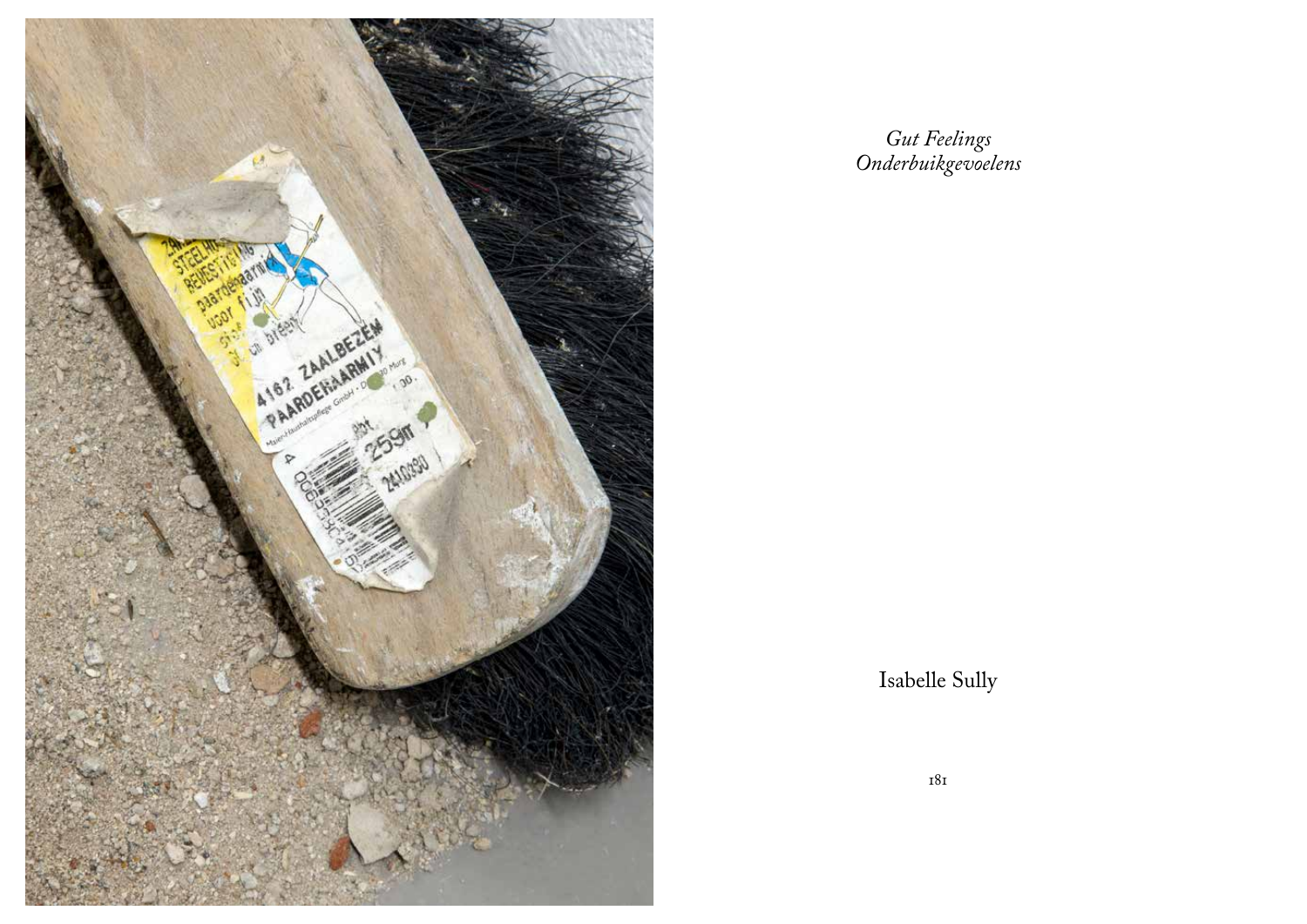(In response to the work of Anu Vahtra)

## ISABELLE SULLY

There is a European trade route not often the topic of conversation or debate. It involves the trade of cadavers, in the name of science. In order to negate the emotional turmoil of a young medical student suddenly faced with the task of dissecting their recently deceased neighbour, cadavers—that is, *not* bodies in the name of science—are traded from country to country, with Dutch surgeons-intraining tending to the property of Spain, Spanish surgeonsin-training tending to the property of Russia, so on and so forth. The logic being that if you move the cadavers around enough, there is no possibility of resonance. Instead, a network of repurposed remains.

A construction site—a plot stuck midway between a demolition that just happened and a rehabilitation that will soon follow—is also decidedly cadaverous. Despite the developers claim to tabula rasa, waiting in a latent state of renovation, the remains of what stood before will not be left in peace. And while they might not believe it, bringing a cadaver back to life through a process of reconstruction—as if unaware that you cannot breathe life into something inherently lacking in substance, i.e. lacking body (the emptiness of certain forms of architecture)—is not possible when the very process of reconstruction is spearheaded by multinational companies, local governments concerned with private ownership or, simply, the rich. For projects of a developmental nature, hard hats on, suits instructing, generate a kind of destruction in the very act of building up, their stoic imposition going against the oxygenating influence of social movement. Detached from being a body—that which gives meaning, as in writing, as in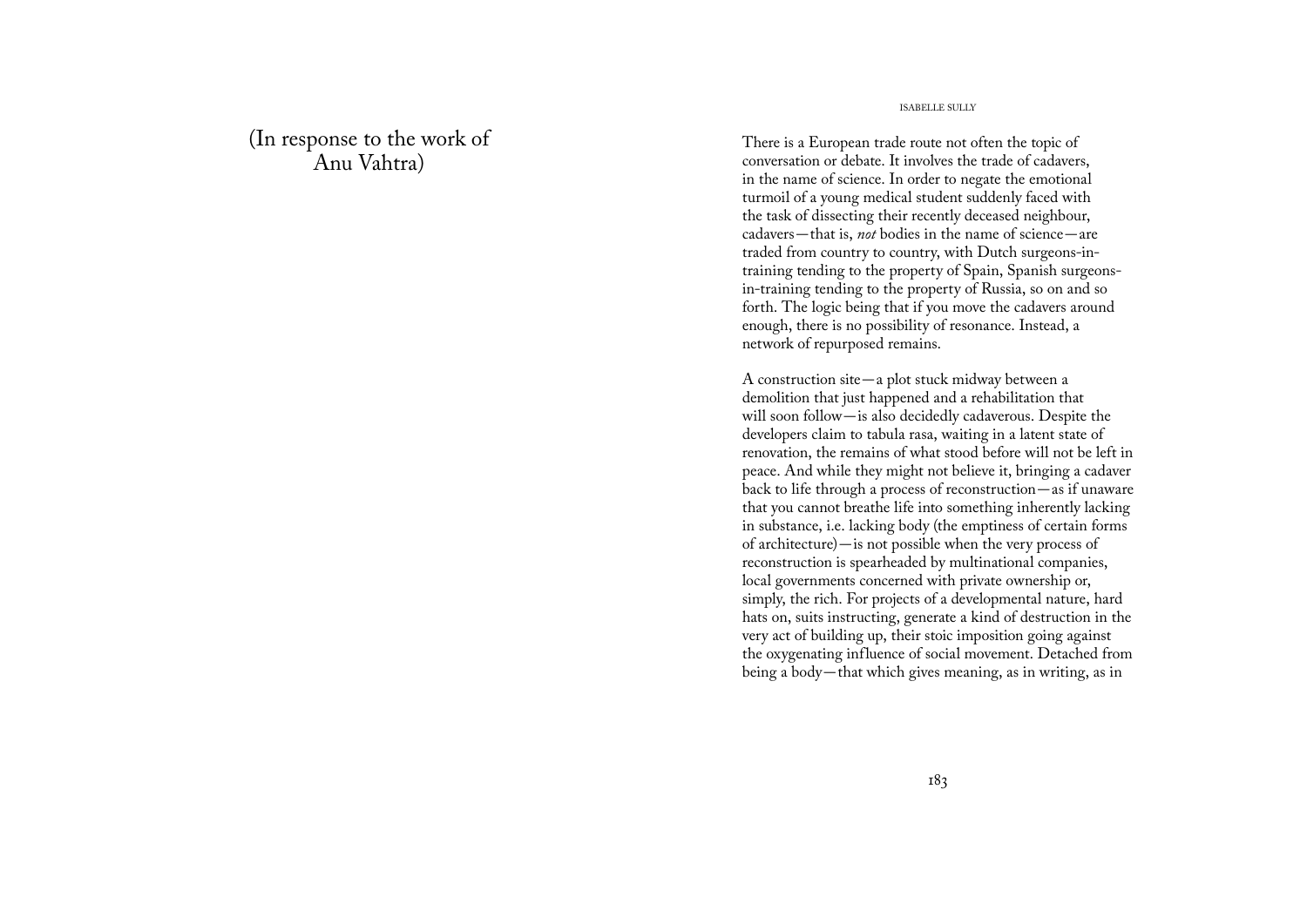## GUT FEELINGS ISABELLE SULLY

architecture—a cadaver is put in service to something else. A body, in the best-case scenario, is only in service to itself.

Inside the body of a building, a horsehair broom leans against a wall, its labour organised in a perfect rectangle beside it, another construction of sorts.<sup> $1$ </sup> On the price sticker affixed to its base dances a woman—the target customer of the broom as burdened by history—though the sticker is slightly torn, resulting in a poetic decapitation. And so she dances headless and faceless, skirt swaying with movement, apron clean. I am of the belief that the difference between a body and a cadaver is a question of poetics, and that probably, perhaps obviously, poetics are about a coincidental alignment of rhythms. And maybe also the deferral of function. The headless woman just taught me this. Dancing against the push towards purpose, without a head she still sweeps, probably ineffectually, probably, for once, just for fun. And probably because of this happily headless woman, I realise as I write that: *I am not interested in restoration, only in tending to the remains.* 

I first wrote that line as the ending to a text that has nothing to do with this one, but here it is now, repurposed. If I amputate it from the body paragraph above and typeset it in motion, as if in a coincidental alignment of rhythms, then suddenly a poem:

*I am not interested in restoration, Only in tending to the remains.*

1 Anu Vahtra, *Goodbye air pollution, the future is here*, 2021, fragment from the installation, broom and concrete dust by back wall opposite 15'20''. See photograph p. 180.

Similarly, a demountable sits on a construction site in Amsterdam, branded vertically down one side with the following alphanumeric combination:<sup>2</sup>

> H A K  $II$ 1

The internet tells me it could be one of many companies, though most probably one residing in Noord-Brabant, one concerned with the rental and leasing of toilets and showers. Said company has an estimated annual turnover of  $\epsilon_{1.09}$ million and I'm convinced that that's a lot of toilets deployed to building sites around the Netherlands in the span of just one year. And even though there is some solace in the fact that this deployment is temporary, there is something foreboding about the fact that each of these temporary deployments accompanies one of a very permanent nature: the destruction of an aged social housing building to make way for a multistory condo complex, as just one assumptive example. But if you repurpose the letters of the company's name, as if an acronym, then what you are left with is again a type of poem: this time a HA1KU.

2 Anu Vahtra, *Goodbye air pollution, the future is here*, 2021, fragment from the installation, video loop projected on back wall to the right, 15'20''. See photograph p. 165.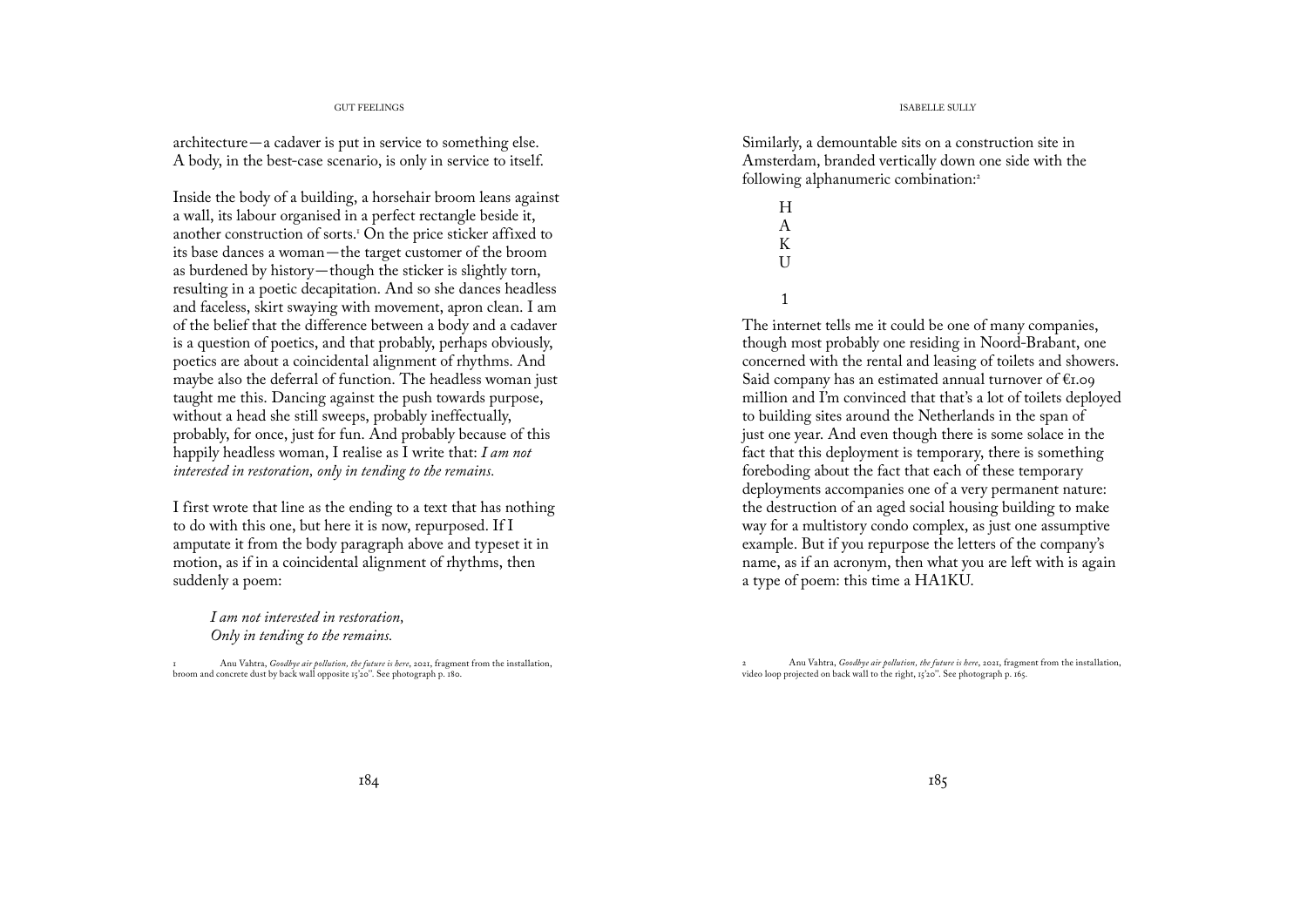### GUT FEELINGS ISABELLE SULLY

At the end of last year a train ran off its tracks and landed in the welcoming arms of a whale's tail. Crisis averted by two public infrastructures becoming one: public art and public transport. Poetic defuntionalisation. Two months later a yellow claw hacks away at a building next to a train track, its mechanic shoulder rotating back and forth on its augmented axis, ripping out a wall so easily as to appear tender and placing its entrails next to the tracks.<sup>3</sup> Every so often a train passes by and the claw becomes science-fictitious, as if it might bend over slightly further and pick the train right off its rails, maybe place it in the welcoming arms of a whale's tail. There are people on that train too. And there were people in the apartment and when the mechanic arm twists left you see a glimmer of their trace in the soft coral interior wall. And like that you see the building is just like us: it too is pink on the inside.

It is no surprise that the act of destroying a building from the inside out is called 'gutting', and that the same term is used for the removal of internal organs, like when standing in line at the market you watch the butcher gut your fish. Or when you get someone else's neighbour on your aluminum table, in which case you can rest assured that as you dive your hands into the pit (also a term common to building) of its stomach then it is by no means a body but again a cadaver, put in service to something else. And it is no surprise because when looking at images of large-scale building sites in motion there

3 Anu Vahtra, *Goodbye air pollution, the future is here*, 2021, fragment from the installation, video loop projected on back wall to the right, 15'20". See photograph p. 165.

is a feeling of unease in my gut, one which reminds me that while this is apparently the image of innovation, I am also bearing witness to an act of desecration as well.<sup>4</sup>

My other gut feeling was originally to call this text *HA1KU*, and to ruminate on the reorganisation of the city through the reorganisation of those letters, the ones found earlier on at the building site in Amsterdam. I would then affix this observation to a sentence that I could edit incrementally so as to eventually arrive at a haiku of my own. But what's resulted is this in part plus a series of remains. And I have uncharacteristically tended to these remains over the course of two weeks, every now and then adding a sentence, attempting to restore the original idea slowly amidst the feeling of anxiety that without the rigour of a focused writing session it might just collapse. The thing about all this urban redevelopment is that it is the entrails that make up a city—its respiratory organs have always been considered the people who pump life into it. Social oxygenation. But it is becoming increasingly impossible to pump life into the anonymous buildings that push people to the periphery while self-satisfactorily bearing signs across their towering chests, ones which read THE FUTURE IS HERE.<sup>5</sup> Do they think we don't know that a synonym for the business they are in, which is that of desecration, is that of pollution too?

<sup>4</sup> Anu Vahtra, *Goodbye air pollution, the future is here*, 2021, fragment from the installation, video loop projected on right adjacent wall from entrance, 1'50".

<sup>5</sup> Anu Vahtra, *Goodbye air pollution, the future is here*, 2021, fragment from the installation, a pair of photographs installed on left adjacent wall from entrance, inkjet print,  $21 \times 31.5$  cm each. See photograph p. 170.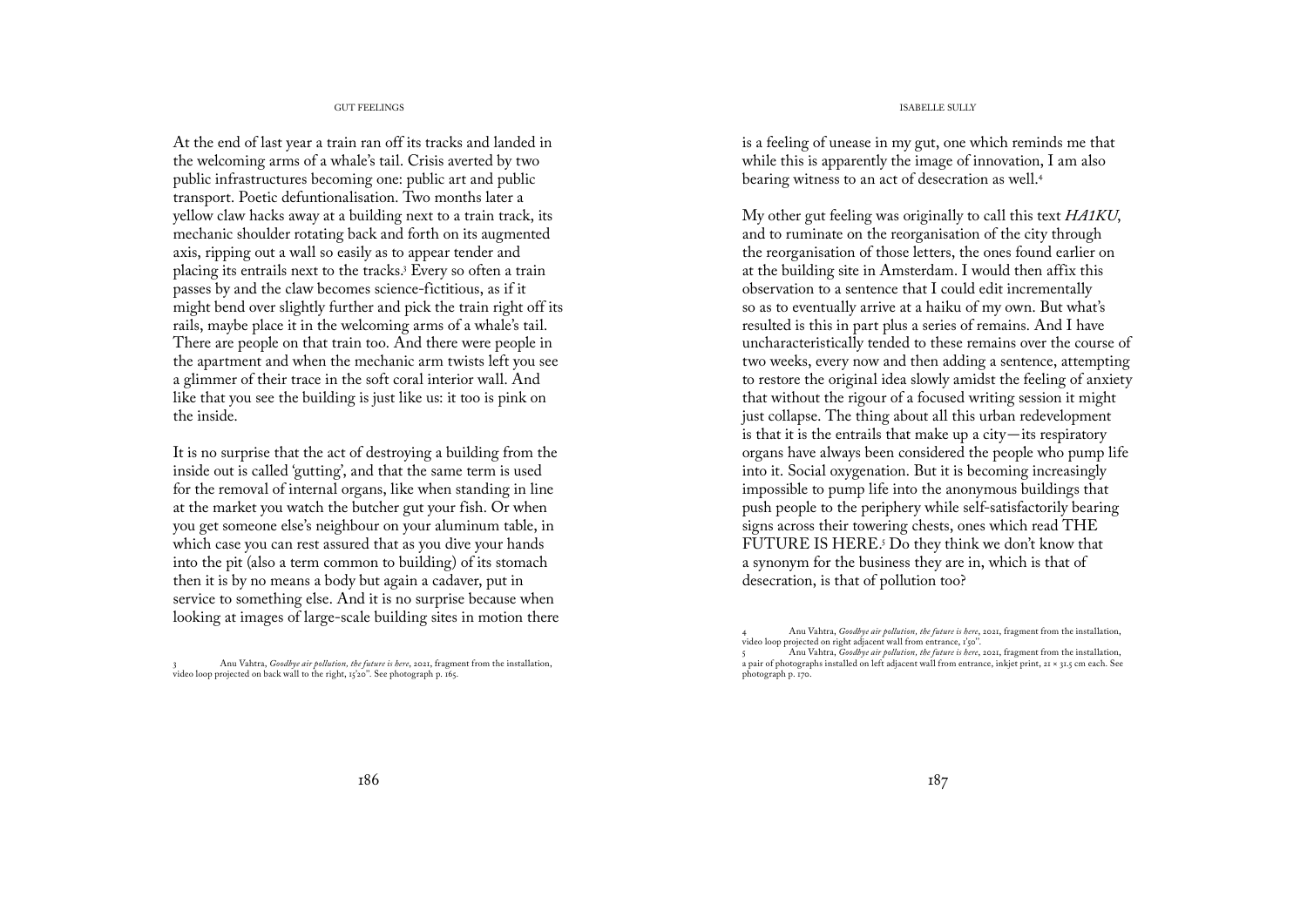A haiku has three lines, the first spanning five syllables, the second seven and the third five again. It is also customary that it carries a reference to nature, but in this case it seems apt that such a custom will be evacuated momentarily. For in order for the future to be here we must not turn the bodies of buildings into commercial cadavers at an emotionally gutting rate. We must reduce the rate of expansion, reduce twenty syllables to the conventional seventeen, then set them in rows of five-seven-five and repeat:

*Not interested, I am, in renovation, Only in remains.*

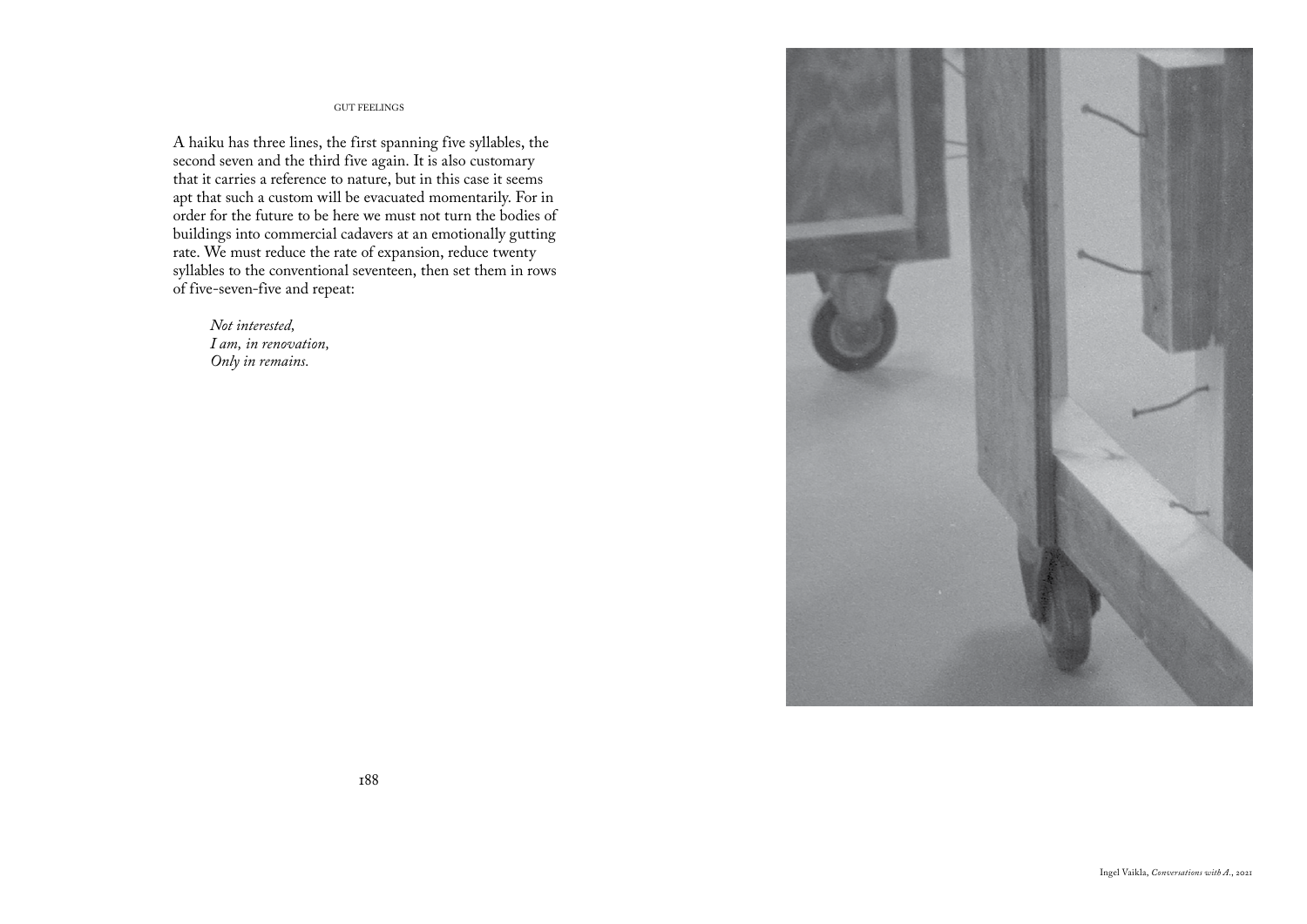# ONDERBUIKGEVOELENS ISABELLE SULLY

Er bestaat een Europese handelsroute die maar zelden onderwerp van gesprek of debat is. Het betreft de handel in kadavers, in naam der wetenschap. Om te voorkomen dat een jonge student medicijnen overstuur raakt door de plotselinge confrontatie met het te ontleden lichaam van een overleden buur worden kadavers—dat wil zeggen, niet-lichamen in naam der wetenschap—van land tot land verhandeld, waarbij Nederlandse chirurgen in opleiding zich bezig houden met Spaans eigendom, Spaanse chirurgen in opleiding zich bezig houden met Russisch eigendom, en zo verder. Gedachte is dat als je de kadavers vaak genoeg verplaatst, er geen risico is op resonantie. Wel: een netwerk voor herbestemming van stoffelijke resten.

Een bouwplaats—een kavel in de overgangsfase van recente sloop naar geplande rehabilitatie—is in die zin beslist ook een kadaver. Ondanks de belofte van een tabula rasa, afwachtend in latente staat van nieuwbouw– laat de ontwikkelaar de restanten van wat was niet met rust. En misschien willen ze er niet aan, maar een kadaver door een reconstructieproces nieuw leven inblazen—alsof ze zich er niet van bewust zijn dat je iets dat van zichzelf geen substantie heeft, oftewel geen lichaam heeft (de leegheid van sommige vormen van architectuur)—is niet mogelijk als het reconstructieproces als zodanig wordt ingestoken door multinationals, lokale overheden die zich bezighouden met privaat eigendom of, eenvoudigweg, de rijken. Want ontwikkelingsprojecten—beveiligingshelm op, instructies van maatpakken—genereren een soort destructiedoor-opbouw; een stoïcijns dictaat in weerwil van de zuurstofrijke invloed van sociale bewegingen. Losgezongen

van een lichaam—hetgeen dat, zoals in schrijven, in architectuur, betekenis geeft—dient een kadaver een ander doel. Een lichaam staat in het beste geval uitsluitend in dienst van zichzelf.

Binnen in het lichaam van een gebouw staat een paardenharen bezem tegen een muur geleund met daarnaast de vrucht der arbeid georganiseerd in een perfecte rechthoek, ook een soort constructie.<sup>1</sup> Aan de onderkant zit een prijsstickertje met een dansende dame erop afgebeeld—de historisch met bezems belaste doelgroep—wiens hoofd op poëtische wijze is afgeschewd. En dus danst ze zonder hoofd en zonder gezicht, met een zwierende rok en een smetteloos schort. Ik hang de overtuiging aan dat het verschil tussen een lichaam en een kadaver een kwestie van poëzie is, en dat poëzie waarschijnlijk, misschien vanzelfsprekend, om een toevallig samengaan van ritmes gaat. En misschien ook om uitstel van functie. De vrouw zonder hoofd heeft me dit zojuist geleerd. Dansen tegen de druk richting doelmatigheid, ook zonder hoofd nog aan het vegen, waarschijnlijk zinloos, waarschijnlijk gewoon een keer voor de lol. En, waarschijnlijk ingegeven door deze vrolijk dansende vrouw, realiseer ik me al schrijvend het volgende: *ik ben niet geïnteresseerd in renovatie, alleen in zorgen voor dat wat rest.* 

Ik schreef deze regel eerst als het einde van een andere tekst. Maar nu staat hij hier, herbestemd. Geamputeerd van het

1 Anu Vahtra, *Goodbye air pollution, the future is here*, 2021, detail van de installatie, bezem en betonstof langs de achterwand tegenover de ingang. Zie foto p. 180.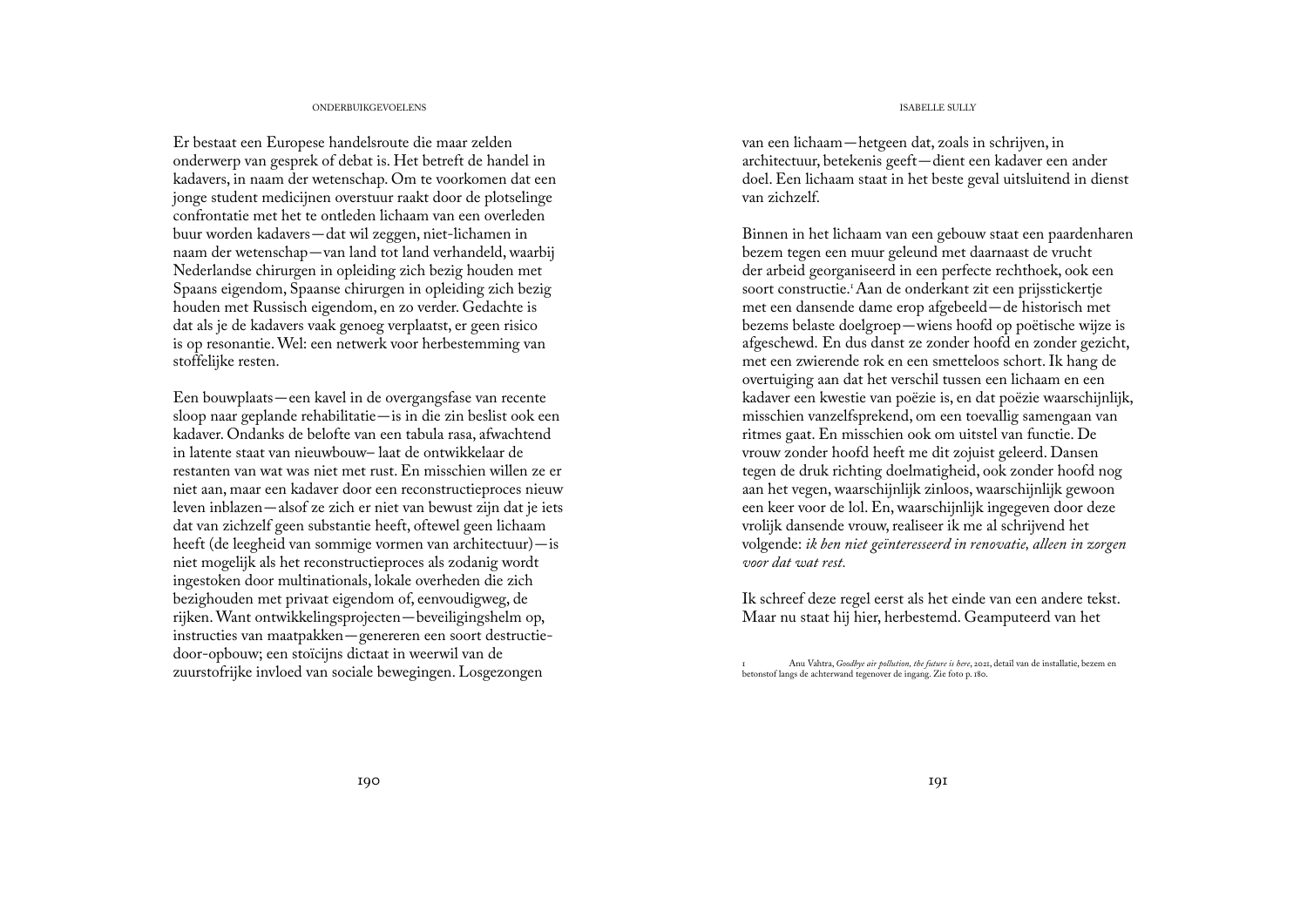## ONDERBUIKGEVOELENS ISABELLE SULLY

bovenstaande tekstlichaam en in beweging gezet, als in een toevallig samengaan van ritmes, plotseling een gedicht:

> *Ik ben niet geïnteresseerd in renovatie, alleen in zorgen voor dat wat rest.*

Vergelijkbaar: een container op een bouwplaats in Amsterdam, aan een kant gemerkt met de verticale alfanumerieke combinatie <sup>2</sup>

H A K  $U$ 

1

Volgens internet kan het een van vele bedrijven zijn, maar waarschijnlijk is het er een uit Noord-Brabant, gespecialiseerd in het verhuren en leasen van toilet- en douchecabines. Het bedrijf in kwestie heeft een geschatte jaarlijkse omzet van €1.09 miljoen en ik twijfel er geen moment aan dat dat een heleboel toiletten zijn die jaarlijks worden uitbesteed aan bouwplaatsen in het land. Hoewel het feit dat die uitbesteding tijdelijk is enigszins geruststelt, schuilt er ook iets onheilspellends in het feit dat deze tijdelijke uitbestedingen gepaard gaan met iets van permanente aard: de afbraak van verouderde sociale woningbouw om ruimte te maken voor

2 Anu Vahtra, G*oodbye air pollution, the future is here*, 2021, detail van de installatie, videoloop geprojecteerd op de achterwand rechts, 15'20''. Zie foto p. 165.

een hoogbouw appartementencomplex is een niet geheel onrealistisch voorbeeld. Maar als je de bedrijfsnaam op een andere manier bekijkt, als een acroniem, eindig je wederom met een soort gedicht; dit keer een HA1KU.

Eind vorig jaar belandde een ontspoord treinstel in de open armen van een walvisstaart—een crisis afgewend door de eenwording van twee infrastructuren: kunst in de openbare ruimte en openbaar vervoer. Poëtische ontfunctionalisering. Twee maanden later hakt een enorme gele klauw in op een gebouw langs het spoor. De mechanische schouder roteert voor- en achterwaarts langs een buitenproportionele as, scheurt met een ogenschijnlijk teder gebaar een muur weg en deponeert de ingewanden naast spoorlijn.<sup>3</sup> Zo nu en dan passeert er een trein en lijkt de scene afkomstig uit een sciencefictionfilm; alsof de klauw verder naar voren reikt om de trein zomaar van de rails te plukken en, misschien, in de open armen van een walvisstaart te parkeren. Er zijn mensen in de trein. En in het appartement waren ook mensen en als de mechanische arm naar links draait zie je een glimp van hun sporen in de zacht koralen wand. En zo zie je dat het gebouw net als wij is: te roze aan de binnenkant.

Het is waarschijnlijk geen verrassing dat het van binnenuit afbreken van een gebouw 'strippen' heet en dat dezelfde term wel gehanteerd wordt voor het verwijderen van ingewanden; bijvoorbeeld door de visboer terwijl je bij de kraam staat te

<sup>3</sup> Anu Vahtra, G*oodbye air pollution, the future is here*, 2021, detail van de installatie, videoloop geprojecteerd op de achterwand rechts, 15'20''. Zie foto p. 165.